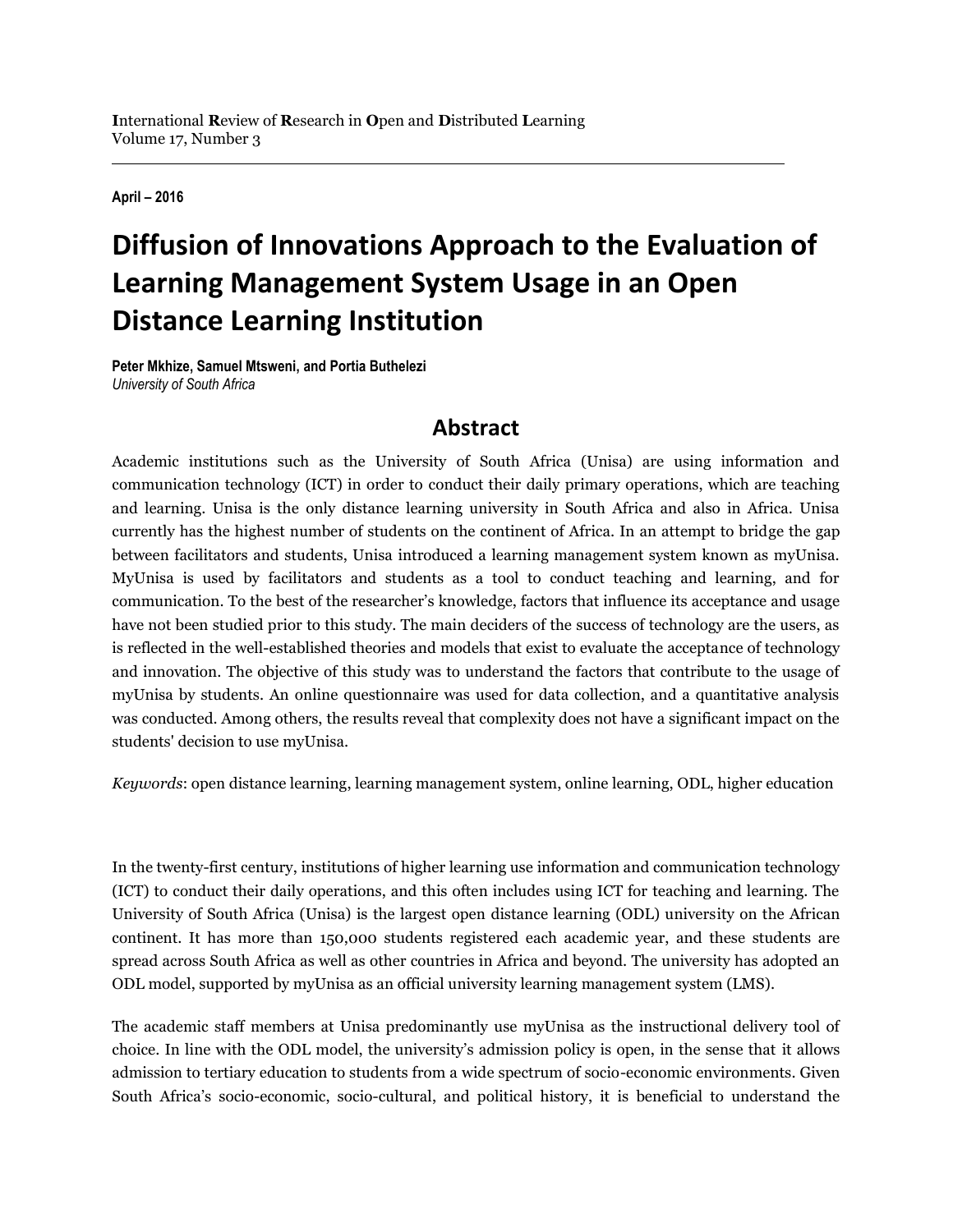factors that influence the usage of myUnisa, from the students' perspective. In this study the researchers will define the research problem, conduct a literature survey to develop a theoretical framework as the basis of inquiry, and explain the research methodology used to obtain the results, which will lead to the conclusion of the study.

## **Problem Statement**

In an institution as large as the University of South Africa, a minor system glitch could have serious consequences for user perception, affecting hundreds of thousands of students. Therefore, it is important for the institution to make every effort to see that instructional delivery tools such as myUnisa, as part of the pedagogic system, are as effective as possible. In order to do this, they need to carefully assess the effectiveness of myUnisa as the university's official LMS.

Venkatesh and Davis (2000) warn that even the best technology-based systems are useless if they are not accepted by their intended users. In the case of the myUnisa LMS, the intended users are staff members as well as students registered with Unisa. The adoption rate and usage of the LMS is a vital factor determining the success of myUnisa, which is measured on how it benefits the students and the institution at large (Chang, Chiang and Hopkinson, 2013). It is important to note that while myUnisa is mandatory for staff members, it is discretionary for students in the sense that they have the option to use the traditional learning system and be successful in their studies, despite the existence of myUnisa.

Many factors can affect students' decision to adopt myUnisa as the LMS of choice, such as the fact that South Africa is a developing country that experiences problems such as poor network connectivity and slow system response. In this study, factors that affect adoption, and rate of adoption, are used to understand how they influence the diffusion rate of myUnisa as an innovative instructional delivery tool. Therefore, we investigate behavioural intent to use myUnisa by Unisa students, based on relative advantage, compatibility, complexity, and attitude.

# **Purpose of the Study**

The purpose of this study is to evaluate behavioural intent to use myUnisa, based on relative advantage, compatibility, complexity, and attitude, specifically focusing on currently registered students at Unisa, within the School of Computing, in the College of Science, Engineering and Technology.

### **Objectives of the Study**

- To evaluate the direction and magnitude of the impact of relative advantage, compatibility and complexity on the attitude of the students in using myUnisa.
- To measure the association between attitude and students' behavioural intent to use myUnisa.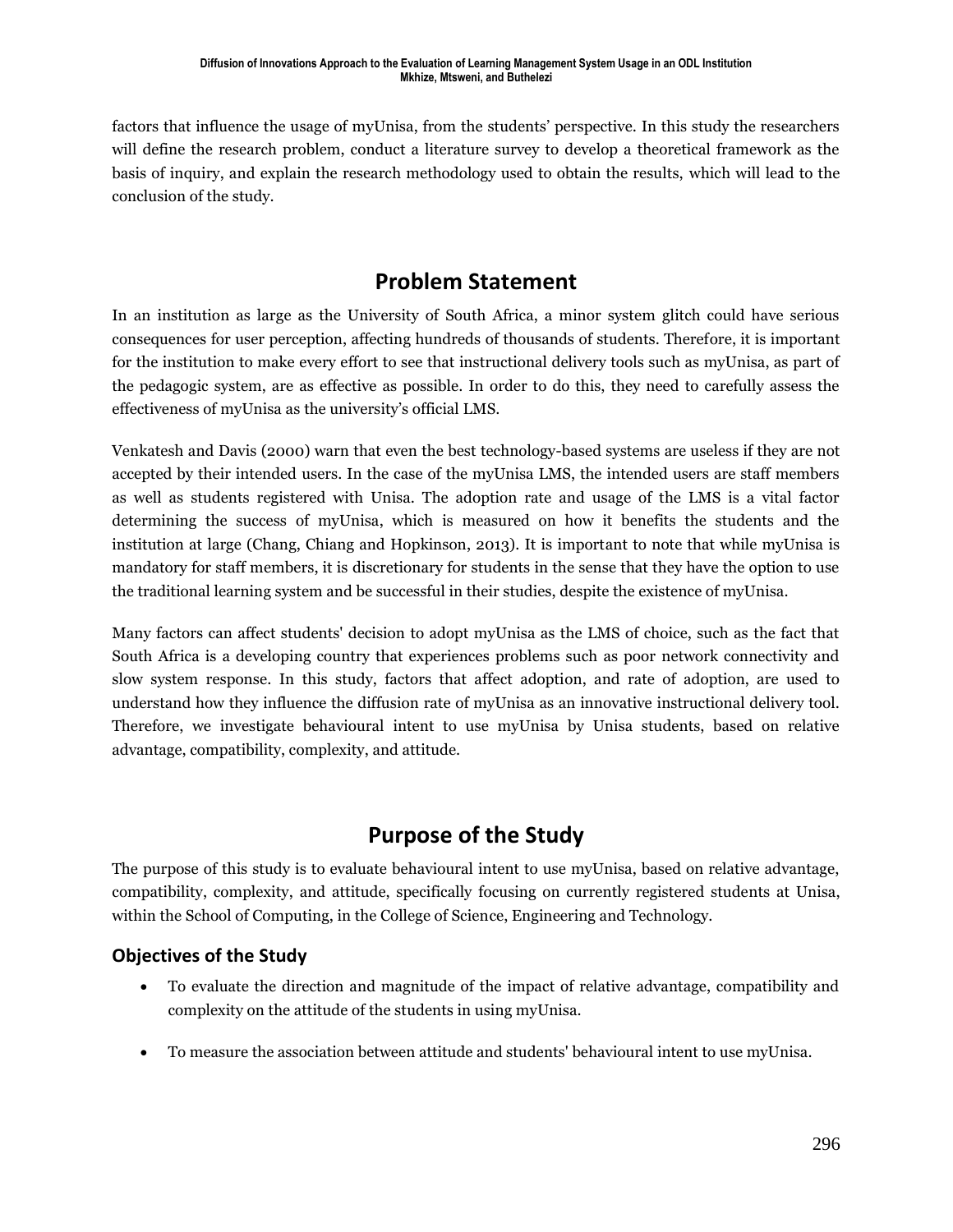#### **Research Question**

Which factors influence the use of myUnisa by students in the School of Computing?

#### **Sub-Questions**

- In terms of magnitude and direction of impact, how do relative advantage, complexity, and compatibility impact on students' attitude towards using myUnisa?
- How does attitude affect students' behavioural intent to use myUnisa?

### **Literature Review**

#### **Learning Management Systems**

LMS research has been driven by the need to investigate the reasons behind their adoption and the likelihood that the intended users will use these systems (Straub, 2009). Past research has investigated different platforms as LMS and the user perceptions of them. These different LMS platforms have many similarities, referred to as generic tools, such as the collaborative tools, schedulers, quiz or assessment options, forums, and communication options ( Black, Beck, Dawson, Jinks, & DiPietro, 2007). The LMSs differentiate themselves from others with what Black et al. (2007) referred to as micro-detailed features such as the capability to download lectures in audio format or hold synchronous meetings. Feldstein (2006) in Black et al. (2007) reported that as much as LMSs are improving their basic functions, they are still generic in their capabilities.

In recent years, even social media platforms have also been used as LMSs. Wang, Woo, Quek, Yang, & Liu (2012), in their exploratory study, investigated the Facebook group as an LMS due to its social and pedagogical aspects. They found that students were satisfied with the Facebook group because the LMS functions could easily be incorporated into the platform. On the other hand, the Facebook group did not support all the file formats required by students, and the students perceived the platform to have less privacy and therefore to be unsafe for them to use as an LMS.

Ssekakubo, Suleman, & Marsden (2011) investigated the causes of failure in the adoption of e-learning management systems in developing countries, using five universities in Africa as their sample. They found that the most likely causes of failure were mostly related to high ICT illiteracy rates among the student population and usability issues of the learning management systems. These issues are non-factors in the present study because the population used was students registered for a formal qualification within the School of Computing at Unisa. By virtue of studying in the School of Computing, these students should be familiar with ICT and be literate in its use.

Straub (2009) suggested that technology adoption is an intricate and evolving process with social aspects in addition to the technical aspects. The social aspects include attitude, behavioural intent, and the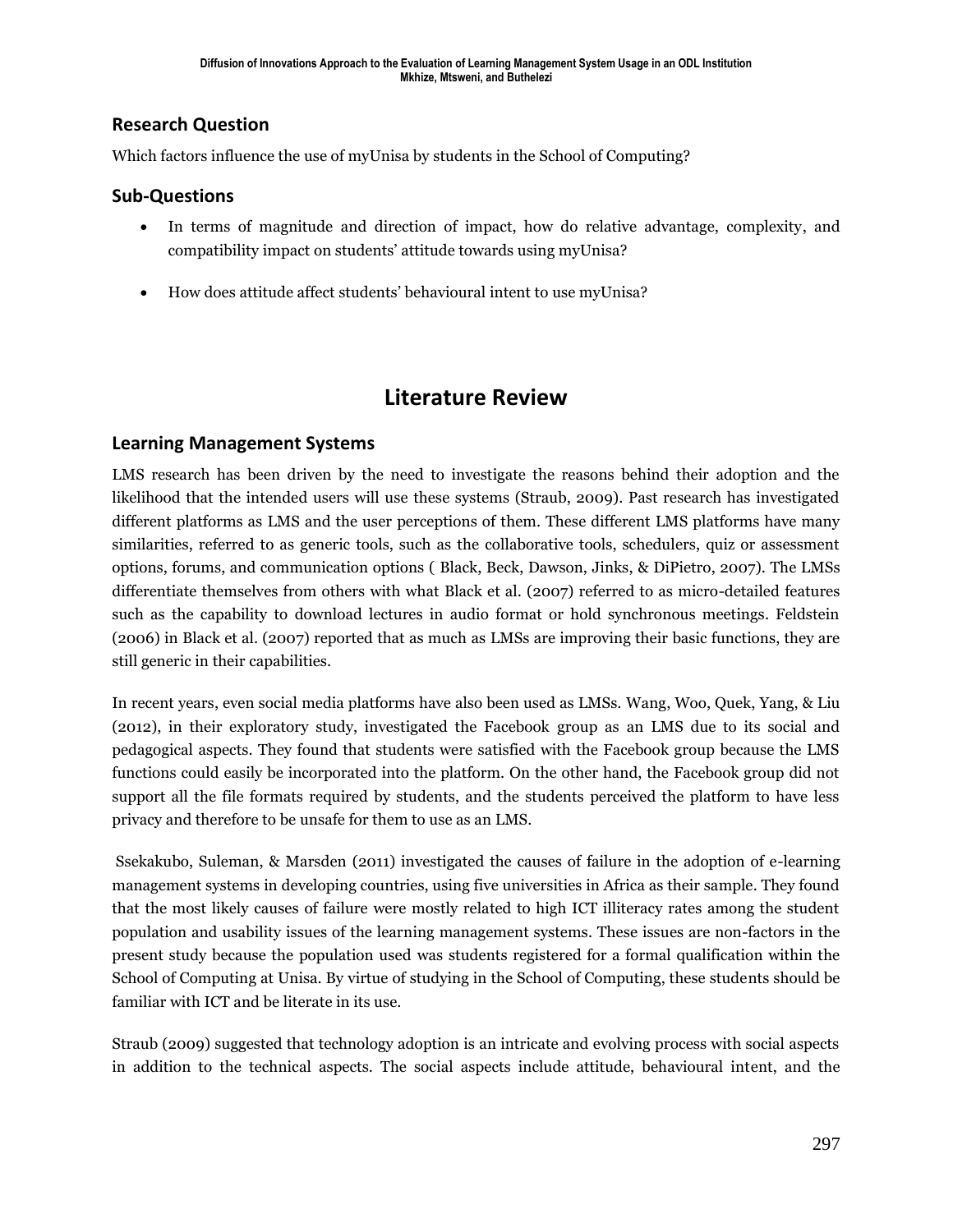perceived value to the user of the LMS based on the technology acceptance model (TAM) by Davis (1989) and the diffusion of innovations theory by Rogers (1995).

### **Technology Acceptance Model**

Technological innovation has been the pillar of success in many organisations in the knowledge age, irrespective of the organisation type. Davis (1989) introduced a technology acceptance model (TAM) to address the lack of an acceptance-measuring tool, to help both the information technology vendor and the information systems manager to evaluate the user's behaviour towards the vendor's product. Davis (1989) argued that in addition to the theoretical value of better measures to predict and explain systems, the TAM has great practical value for the organisation. The TAM is underpinned by two theoretical constructs: the perceived usefulness and perceived ease of use (Venkatesh and Davis, 2000).

### **Behavioural Intention**

Behavioural intent is the perceived likelihood that a person will participate in a given behaviour, and it is a major determinant of targeted behaviour (Engle et al., 2010). According to Fishbein and Ajzen (2011), the intention to perform a particular behaviour will be a good predictor of the actual behaviour if the behaviour is under the person's control. Hsu and Lin (2008) attested to the fact that intention is an appropriate predictor of an individual's behaviour. It can be used to indicate whether individual students would actually accept myUnisa as an innovative instructional tool.

In this study, the researchers wanted to measure student behavioural intent towards using myUnisa, in relation to the factors that may influence the student intention to use the system. Hsu and Lin (2008) measured the influence of attitude on behavioural intention, which was, in turn, influenced by technology acceptance factors and knowledge sharing factors. Even though myUnisa usage is discretionary, the delivery model tends to compel students to use myUnisa. Currently a large proportion of delivery strategies are based on myUnisa. It would therefore be beneficial for the researchers to understand the myUnisa rate of adoption by evaluating the student behavioural intent, based on their attitude towards using the myUnisa LMS.

#### **User Attitude**

The user attitude towards a system has been said to be a determining factor in whether they will use the system or not (Davis, 1989). In the case of the myUnisa LMS, in order for the students to use the myUnisa online teaching tools and use them effectively, the students ought to have a positive attitude towards the tools, perceive them as useful, and be willing to try them. This could require a big perceptual adjustment, depending on the students' current perception of myUnisa's usefulness. According to the TAM as developed by Davis (1989), the perceived usefulness of the system influences user attitudes towards adopting the system. Venkatesh and Davis (2000) highlighted the role of attitude in influencing the adoption of a new system. The argument was that attitude could be used to determine behavioural intention of the user. These two constructs are related to relative advantage, complexity, and compatibility—which were suggested by Rogers (1995) as measures of the adoption rate for the diffusion of innovation. Because myUnisa is an innovative way of delivering learning material to students, the researchers hypothesised that: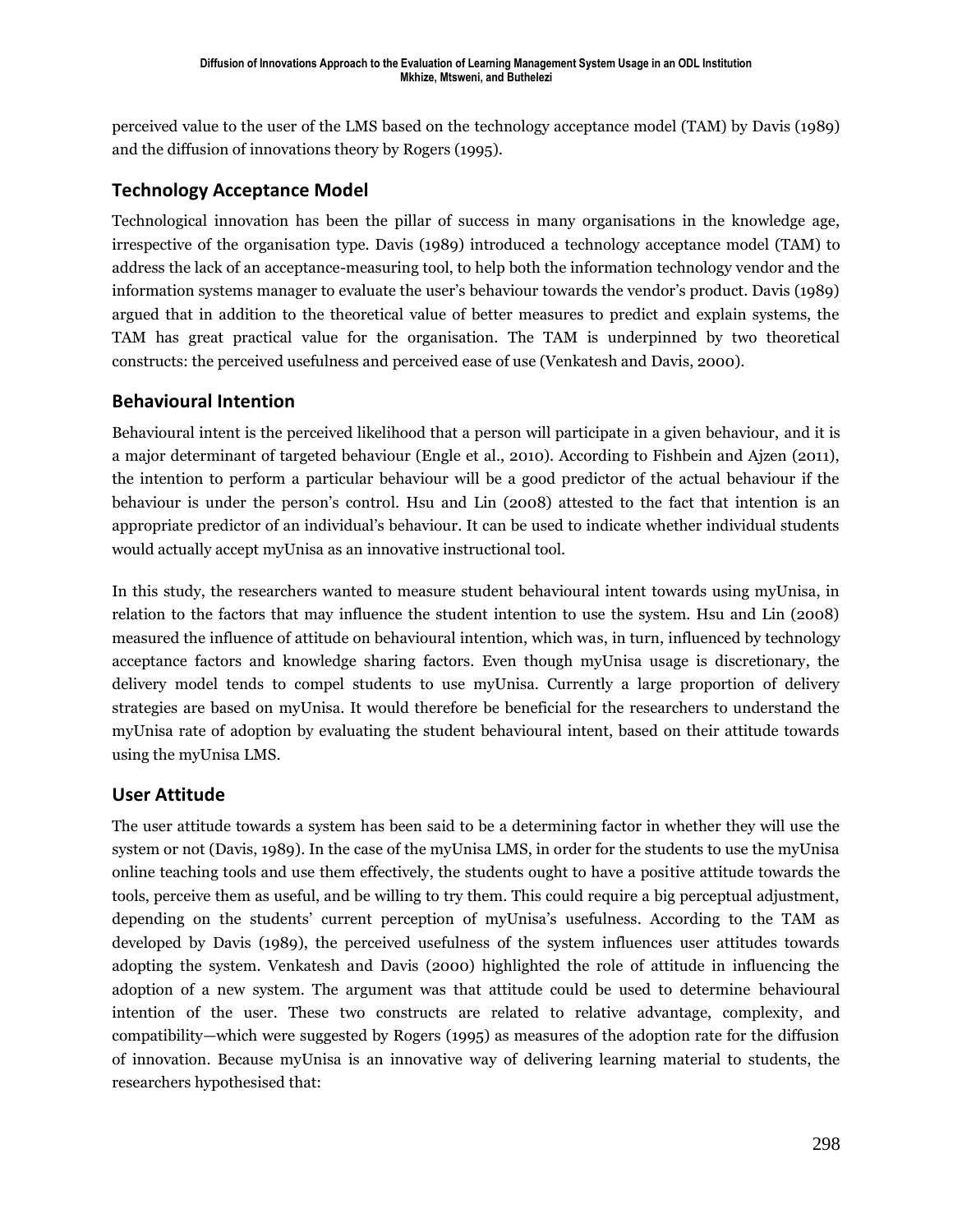H1: The student attitude towards myUnisa positively affects their behavioural intent to use it.

#### **Diffusion of Innovation**

Diffusion is the process of communicating an innovation or intervention among the members of a social system over a period of time (Rogers, 1995, 2003). The decision to accept an innovation and the innovation adoption rate are affected by the adopter's perception of the innovation (Dingfelder & Mandell, 2011). This perception is based on the most influential characteristics of innovation, such as relative advantage, compatibility, complexity, trialability, and observability of the innovation (Rogers, 2002; Bennett & Bennett, 2003; Sanson-Fisher, 2004). This study focuses on the relative advantage, compatibility, and complexity of the innovation as they have been widely studied and have been noted to have the most consistent significant relationship to innovation adoption (Tonartzky & Klein, 1982 in Dingfelder & Mandell, 2011).

#### **Relative Advantage**

In their study of the factors that influence the adoption of ICT by recent refugees, Kabbar and Crump (2006) suggested that the adoption of ICT could help some sections of society not to feel alienated from the new digital environment, as they realise that the new digital environment is better than the traditional environment. Zhang, Wen, Li, Fu, and Cui (2010) argued that innovation could be realised in terms of economics, social prestige, and satisfaction, which would entice an individual to explore a new experience. Relative advantage is a perceived advantage, and it does not matter whether the user realises the objective advantage or not (Rogers, 2002). The adoption rate as it relates to relative advantage is not investigated in this study as it is useful only where the system use is discretionary, whereas the use of myUnisa is compulsory for students in the School of Computing at Unisa. For the purposes of this study, relative advantage refers to the extent to which the students believe that the LMS would be better than the traditional learning mechanisms, as it is the first online LMS to be implemented by the institution. The students would also adopt innovation if they perceived it to add value to their lives, in terms of economic value and social prestige (Duan, He, Feng, Li, & Fu, 2010). Hence, the following hypothesis is proposed:

H2: The students' perception of myUnisa's relative advantage is positively correlated with their attitudes towards using myUnisa.

#### **Compatibility**

According to Rogers (1995), an idea that is believed to be incompatible with traditional ideas will not be adopted unless the idea is compatible with the existing values and past experiences of the individual who is faced with a decision to adopt the new idea. Duan et al. (2010) confirmed in their findings that compatibility has a significant, positive effect on the adoption of an innovative learning system. Compatibility could be tricky for myUnisa sponsors, because it is measured on the basis of personal characteristics such as life experience, lifestyle, and individuals' current circumstances (Pacharapha & Ractham, 2012; Duan et al., 2010). It is advisable for myUnisa sponsors to apply themselves in studying the intended users, and design the system in a way that is compatible with students' values and past experiences.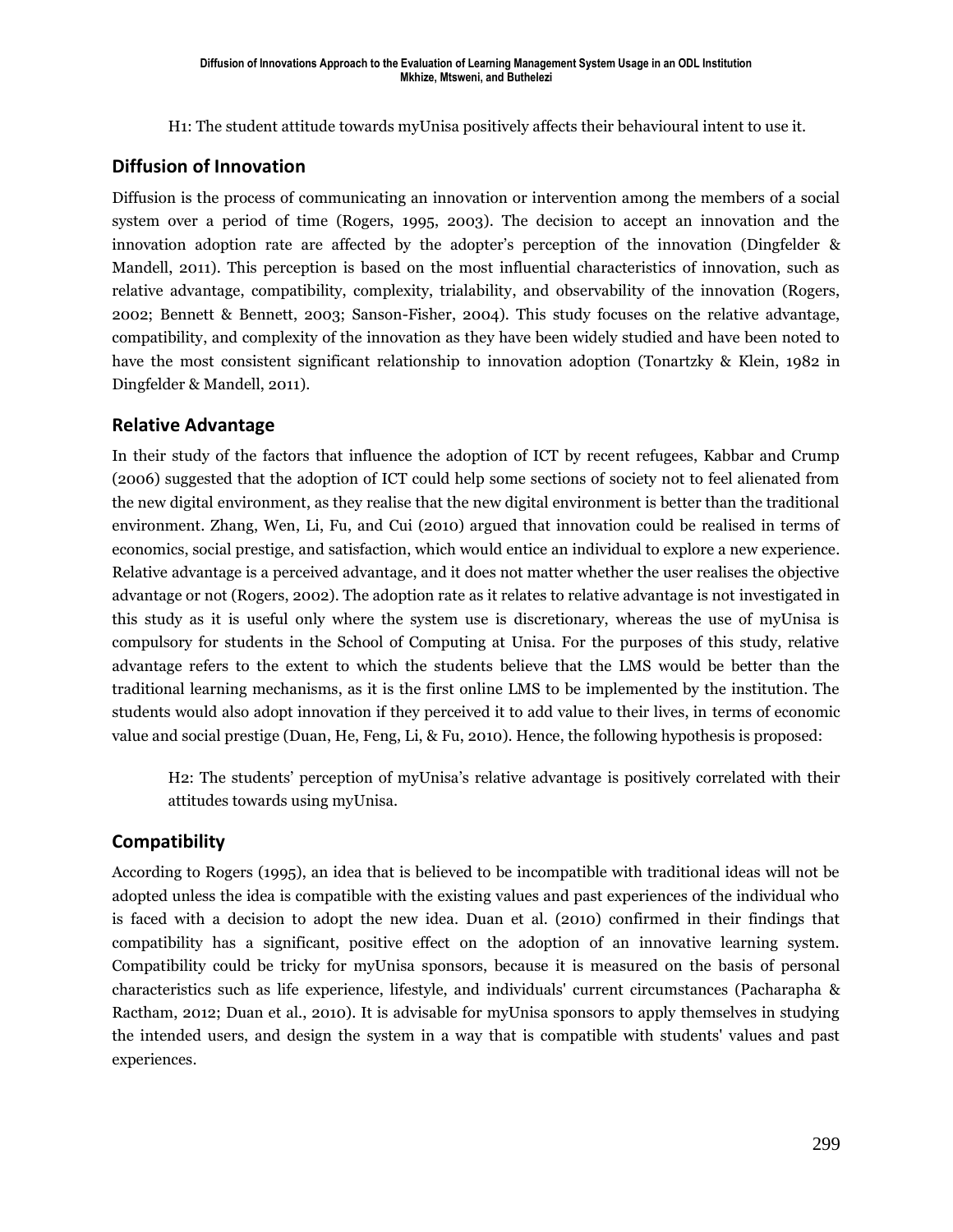In turn, Unisa students would be more likely to adopt the innovation if it is perceived as being compatible with their traditional learning experiences and norms. Even though the LMS is marketed as an innovation that will change the face of education and learning, it is important to ensure that the change does not contradict the adopters' values and acceptable norms (Adhikari, 2005). Therefore, the following hypothesis was proposed:

H3: MyUnisa's compatibility with traditional learning practices (i.e., its ability to allow uploading of handwritten or scanned documents) is positively correlated with the student attitude towards using it.

### **Complexity**

Complexity refers to the degree to which the users or adopters of the innovation find the innovation less challenging and easy to use (Bennett & Bennett, 2003; Rogers, 2002; Sanson-Fisher, 2004). It is related to the ease-of-use concept, which forms a construct of the technology acceptance model (TAM; Davis, 1989). However, complexity is inclined towards measuring the rate of adoption. Complexity is a cause for concern in many areas of study where research projects have emanated from a desire to solve complex issues.

The complexity of the innovative system could be problematic if students have to put effort into learning first how to use the LMS and then to learn the skills taught through the LMS. Engelbrecht (2003) affirmed that if innovation requires learning, it would be adopted slowly. Therefore, in the case of myUnisa adoption, systems sponsors would benefit in taking time to ensure that myUnisa is easy to use, even for disciplines that are less technology inclined, such as those in the College of Humanities. Consequently, the researchers hypothesised as follows:

H4: The complexity of the myUnisa system is positively correlated the students' attitude to using myUnisa.

Based on the hypotheses proposed above, the ODL institutional LMS usage model in Figure 1 was compiled as the theoretical framework for this study.



*Figure 1*. LMS usage model in an ODL institution.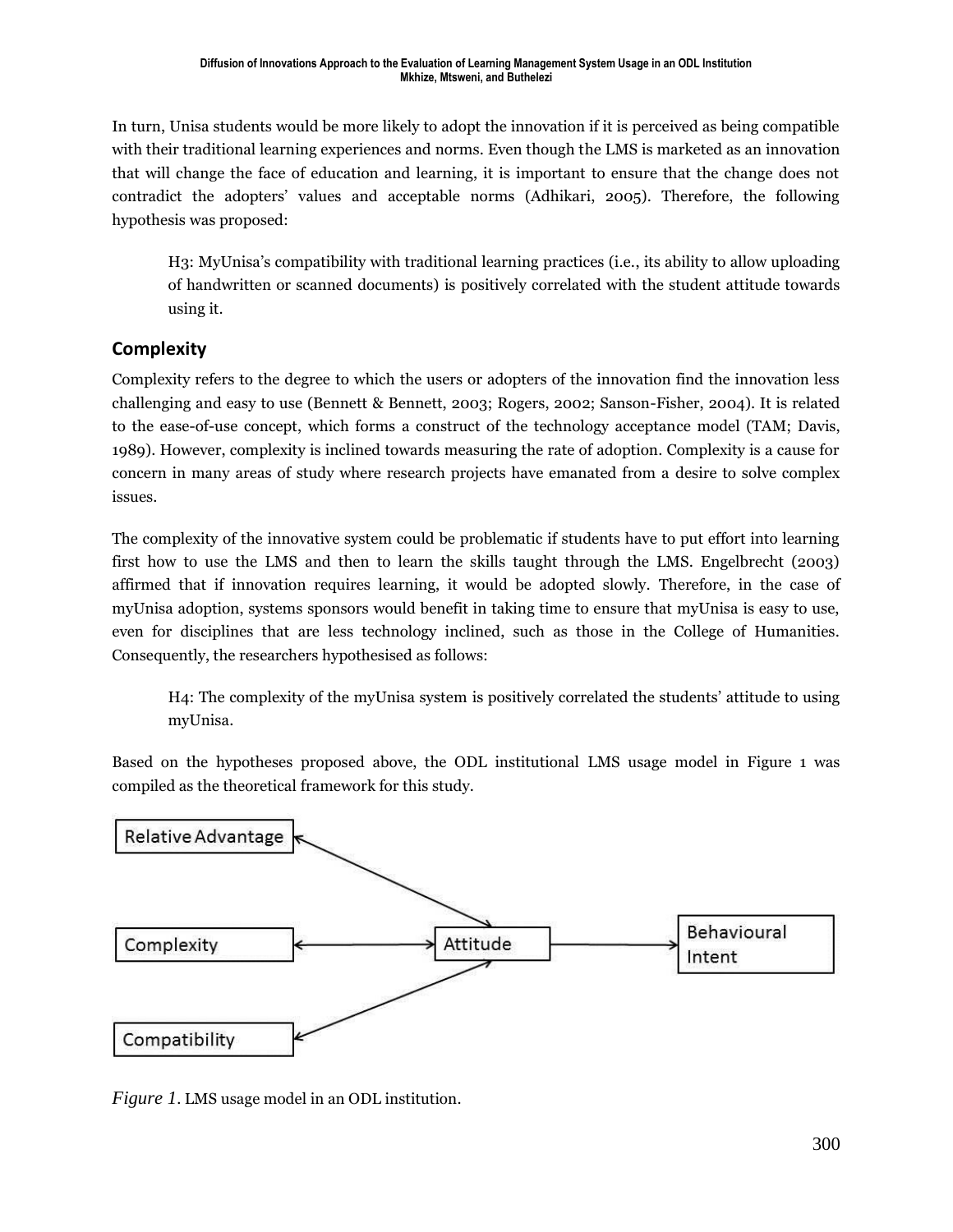## **Methodology**

The objective of the study was to evaluate the behavioural intention of students to use myUnisa, based on relative advantage, compatibility, complexity, and attitude, and focused on current registered students at Unisa. The research focused on the students within the School of Computing, in the College of Science, Engineering and Technology. In order to address the objectives of the study, the researchers conducted a survey study. The main reason the researchers chose the survey approach was based on the nature of the study and the objectives of the study (Creswell, 2013). A survey approach provides the opportunity to use questionnaires or interviews as the instrument to collect data (de Vaus, 2013). The researchers chose to use the questionnaire because of the advantages stated by Olivier (2009), which include the ease of distributing a questionnaire over a wide geographic area, since the students of Unisa are in various countries in Africa and other continents. In addition, questionnaires are cheaper than interviews and they reduce the bias faced by researchers when using interviews to collect data (Fink, 2012; Creswell, 2013).

#### **Development of Instrument**

The researchers developed the questionnaire focusing on the objectives of the study. The constructs and items of the questionnaire were drawn from the existing literature, which was well referenced, and they had been tested by other researchers (Duan et al., 2010). This was done in order to ensure the quality and validity of the instrument (Denscombe, 2014). The constructs that were measured included relative advantage, complexity, compatibility, attitude, and behavioural intention. These constructs were adopted from the theories that are widely used and had been tested by other researchers, such as Rogers (2003) and Zhang et al. (2010). These theories included the diffusion of innovations by Rogers (1995), which encompasses relative advantage and compatibility, and the theory of planned behaviour by Fishbein and Ajzen (1975), which encompasses behavioural intention and attitude.

The constructs had different numbers of items, which were used to measure the constructs. These items were drawn from the existing literature. Relative advantage and compatibility had seven items each; complexity had five; attitude and behavioural intention had three each. The researchers made sure that the constructs had a limited number of items, to avoid a long questionnaire which would be difficult for the participants to answer (Creswell, 2013). The questionnaire used a 7-point Likert scale ranging from *strongly disagree* (1) to *strongly agree* (7). The researchers chose a 7-point scale because if the scale is large, the researcher needs a smaller sample than when the scale is small (Dawes, 2008).

After the questionnaire was complete, the researchers reviewed it in order to ensure its quality (Denscombe, 2014). It was reviewed by three researchers who are experts within the field from which the theories were taken. After the review of the questionnaire, the researchers needed to decide whether to use a paper-based questionnaire or an online questionnaire. To eliminate the data capturing challenge and minimise the research costs, the researchers chose an online questionnaire, as they are cheaper to distribute to the students of Unisa who are spread across a large geographic area (Olivier, 2009). After the questionnaire was ready for distribution, the researchers conducted a pilot study in order to ensure the validity of the instrument (Oates, 2005; Fink, 2012; Creswell, 2013; Denscombe, 2014).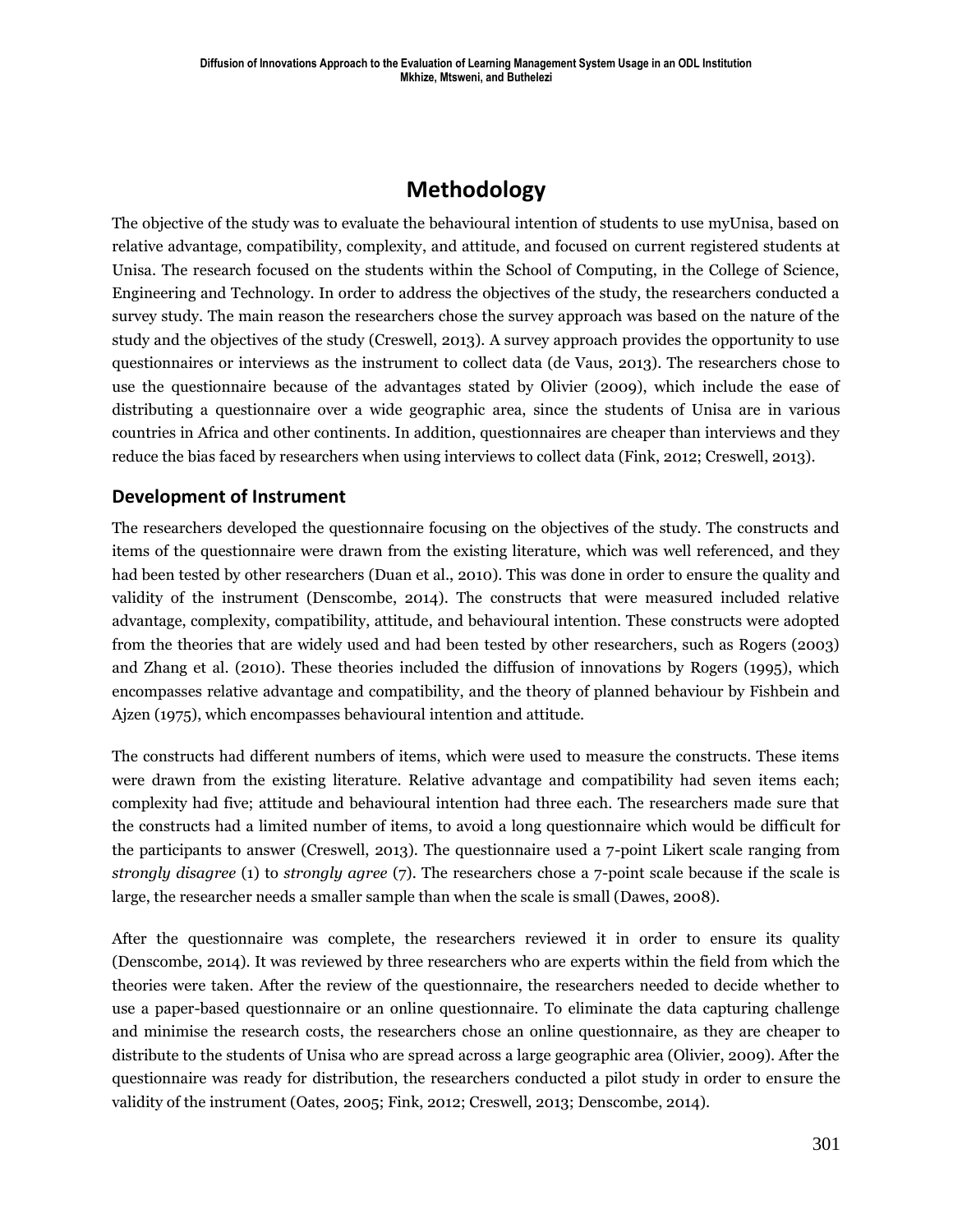### **Population and Sampling**

The population refers to individuals or units being studied in order to draw conclusions about them (Fink, 2012). The population for this study was students studying at Unisa, and registered for a formal qualification. From the relevant population of students, the researchers needed to draw a sample for the study in order to make a generalisation about the population (Oates, 2005; de Vaus, 2013). A sample is the subset of a population, which can be used to generalise the results for the entire population (Creswell, 2013). The sample for the study was the students registered for a formal qualification within the School of Computing. They were selected because it is compulsory for them to make use of myUnisa. The sampling technique used for this study was purposive sampling (de Vaus, 2013). Purposive sampling allows the researchers to specify the criteria used to select the participants in the study, such as student registration for a formal qualification (Bhattacherjee, 2012). The researchers specified the sample of students allowed to participate in this study. These were students who were registered for a formal qualification within the School of Computing at Unisa. The next step was to distribute the questionnaire for data collection.

#### **Content Validity**

The researchers needed to validate the questionnaire if the questionnaire was to address the objectives of the study (Fink, 2012; Denscombe, 2014). The first type of validity the researchers focused on was content validity. Three researchers who are experts in the theories used in this study reviewed the instrument. The questionnaire was further distributed to 20 students registered with the School of Computing at Unisa, 18 of whom participated in the pilot study and provided comments. The students were requested to specify the challenges, recommendations, errors, and suggestions pertaining to the instrument in order to make it easier to answer or to complete. Three researchers reviewed the recommendations and suggestions and implemented the comments within the questionnaire before it could be distributed for data collection. After the implementation of the suggestions and recommendations, the researchers reviewed the questionnaire again. Another review the researchers needed to do was for validity. Validity ensures that the instrument measures the constructs which it is supposed to measure or is claiming to measure (Creswell, 2013). Different validities such as construct validity will be discussed in the analysis section of this study. Before the researchers could begin data collection they needed to decide on the type of participant for the study (Oates, 2005; Fink, 2012).

#### **Data Collection**

Data collection is a vital stage of research. The main purpose of data collection is to collect accurate data which will enable the researchers to address the objectives of the research (Creswell, 2013). The researchers chose to collect data once and for a certain time period. Data were collected only once because the researchers were not going to conduct any interventions with the participants, and the study was not a case study (Fink, 2012). The questionnaire was an online questionnaire, which was hosted on the Google Docs platform (https://docs.google.com/). An email was sent to the students to invite them to participate in the study. The email was sent to 350 students, and 156 students participated in the study. The email included the link to the questionnaire delineating the rights of the students as participants and the purpose of the study, as recommended by Oates (2005).

The researchers delineated the rights of the participants in order to further adhere to ethical requirements, as stated by Oates (2005) and in line with the ethics rules of the university. Ethical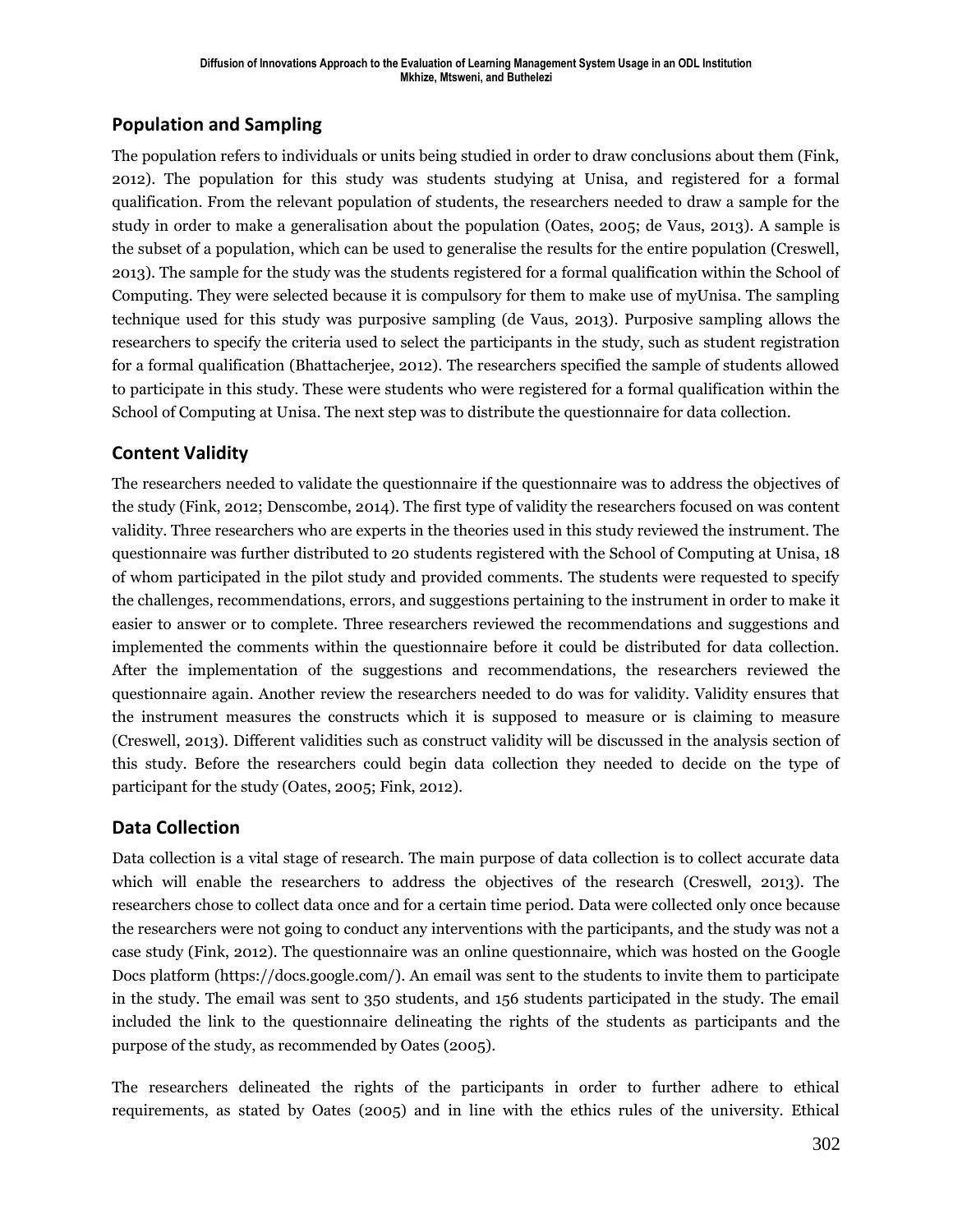clearance was applied for to the top management of the university in order to conduct the study at the university. It is vital for researchers to adhere to ethical standards because they cannot be excluded in social research (Oates, 2005). After data collection was completed, the data were retrieved in the form of an Excel file and transformed into an SPSS file. The researchers then started cleaning and coding the data so as to perform different types of analysis. Two types of data analysis were performed, namely descriptive statistics and inferential statistics (Creswell, 2013). Descriptive statistical analysis was used to gain a better understanding of the sample. Inferential statistical analysis was performed to address the objectives of the study (Fink, 2012). Confirmatory factor analysis was conducted in order to ensure construct validity and reliability (de Vaus, 2013); this also included convergent validity and discriminate validity (Denscombe, 2014). Multiple regression analysis was conducted in order to analyse the relationships of different constructs in the proposed model (de Vaus, 2013). Further details and results of the analysis are discussed in the following sections.

### **Sample Profile**

The demographics of Unisa's students has changed over the past few years. It used to be dominated by working individuals who were furthering their studies in order to grow within their workplaces and also to move to other organisations. At the time of when this study was conducted, it emerged that more students who have just left high school are joining the university. This group was classified as young adults by Statistics South Africa.

At the time of this research the majority of the students (72%) were employed and only 27.6% were unemployed (Table 1). The majority of the students who were employed were between the ages of 36 and 50 years and had only a professional certificate. It also important to note that a majority of the students (79.5%) had an Internet connection at their homes. This can be attributed to the fact that one of the admission criteria for the School of Computing is to have an Internet connection.

Table 1

|                   | Frequency    | Percent (%) |
|-------------------|--------------|-------------|
| Age               |              |             |
| $16 - 20$         | 3            | 1.9         |
| $21 - 35$         | 113          | 72.4        |
| $36 - 50$         | 39           | 25.0        |
| $51 - 65$         | $\mathbf{1}$ | 0.6         |
| Employment        |              |             |
| N <sub>0</sub>    | 43           | 27.6        |
| Yes               | 113          | 72.4        |
| Mobile access     |              |             |
| N <sub>0</sub>    | 32           | 20.5        |
| Yes               | 124          | 79.5        |
| Province          |              |             |
| Eastern Cape      | 7            | 4.5         |
| <b>Free State</b> | 5            | 3.2         |
| Gauteng           | 95           | 60.9        |
| KwaZulu-Natal     | 13           | 8.3         |
| Limpopo           | 4            | 2.6         |

*Demographic Profile of the Respondents (N = 156)*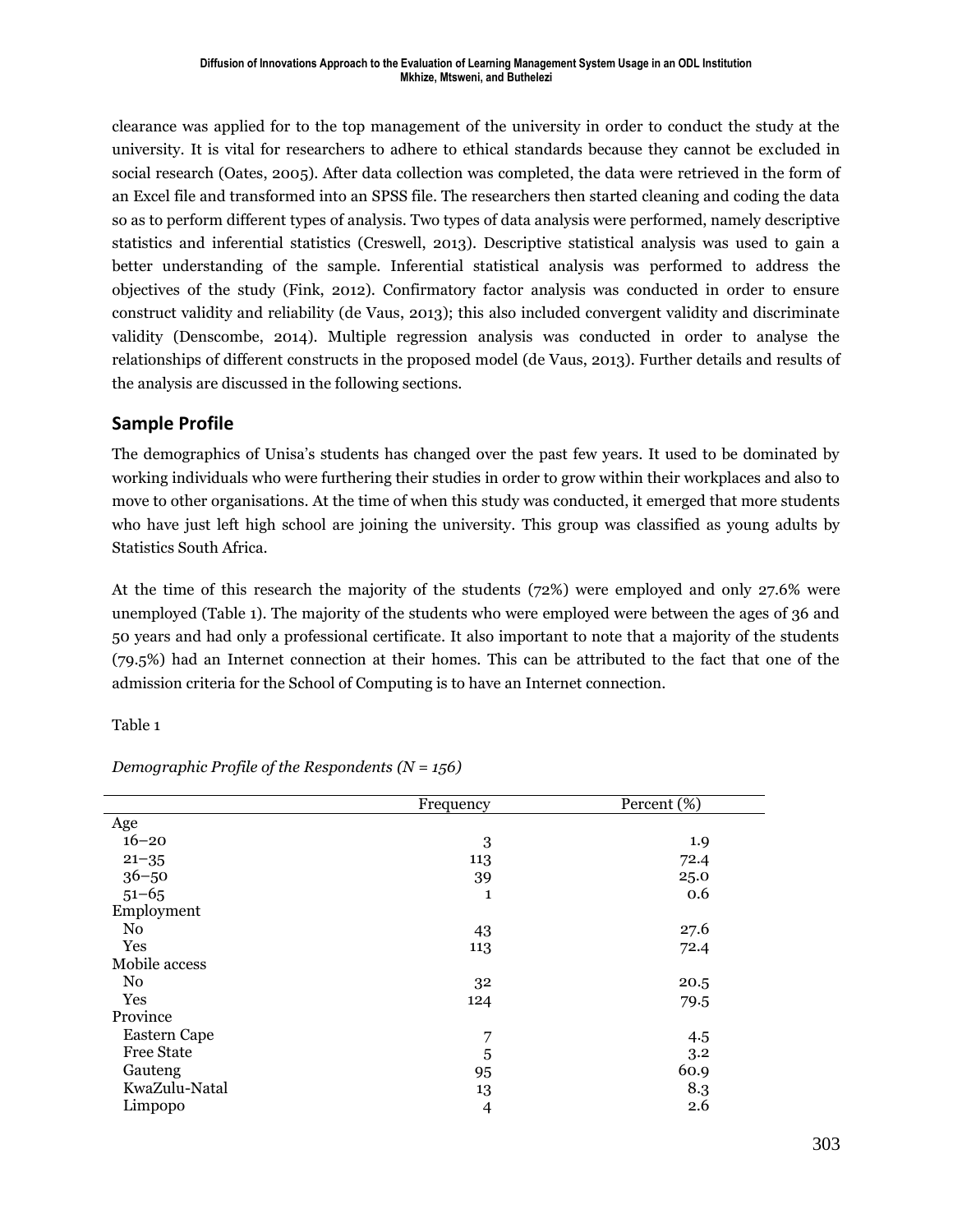#### **Diffusion of Innovations Approach to the Evaluation of Learning Management System Usage in an ODL Institution Mkhize, Mtsweni, and Buthelezi**

| 4.5<br>1.9<br>0.6<br>9.0<br>3.8<br>0.6<br>6.4<br>61.5<br>32.1 |
|---------------------------------------------------------------|

### **Data Analysis**

In order to answer the research questions above, a series of statistical tests were performed. This section provides a discussion of the results and present findings. We started with dataset processing to ensure that data were ready to be used for analysis that would help achieve the research objectives. Once all the responses were collated, the researchers performed editing and coding. It became apparent that there were missing values, specifically in the construct item. The researchers identified the missing values in the dataset as scale-type input values; therefore they used an expectation–maximisation (EM) technique on SPSS to fill the missing values. Expectation–maximisation is useful for predicting the values of factors, if the missing values are not systematic. We used Little's Missing Completely at Random Test, which yielded a statistically insignificant Chi-square value, with a *p* value equal to .652, meaning that the missing values were completely random (Little & Rubin, 2002). This is in line with the operating assumption of the EM technique. Having coded and edited the dataset we conducted a validity and reliability test.

In the above paragraph we have explained how we dealt with missing values, which enabled us to perform a variety of analyses that were sensitive to both sample size and missing values. In addition, content validity was tested by using a pilot study and by subjecting the instrument to experts' scrutiny, and we tested construct validity. We performed exploratory factor analysis to extract latent variables from the observed variables, thereby reducing the number of variables used for analysis. In performing exploratory factor analysis, we used the maximum likelihood extraction method and the promax with Kaiser normalization rotation method.

#### Table 2

#### *KMO Measure and Bartlett's Test*

| Kaiser-Meyer-Olkin measure of sampling adequacy | .929               |          |
|-------------------------------------------------|--------------------|----------|
| Bartlett's test of sphericity                   | Approx. Chi-square | 2657.795 |
|                                                 | df                 | 231      |
|                                                 | Sig.               | 0.000    |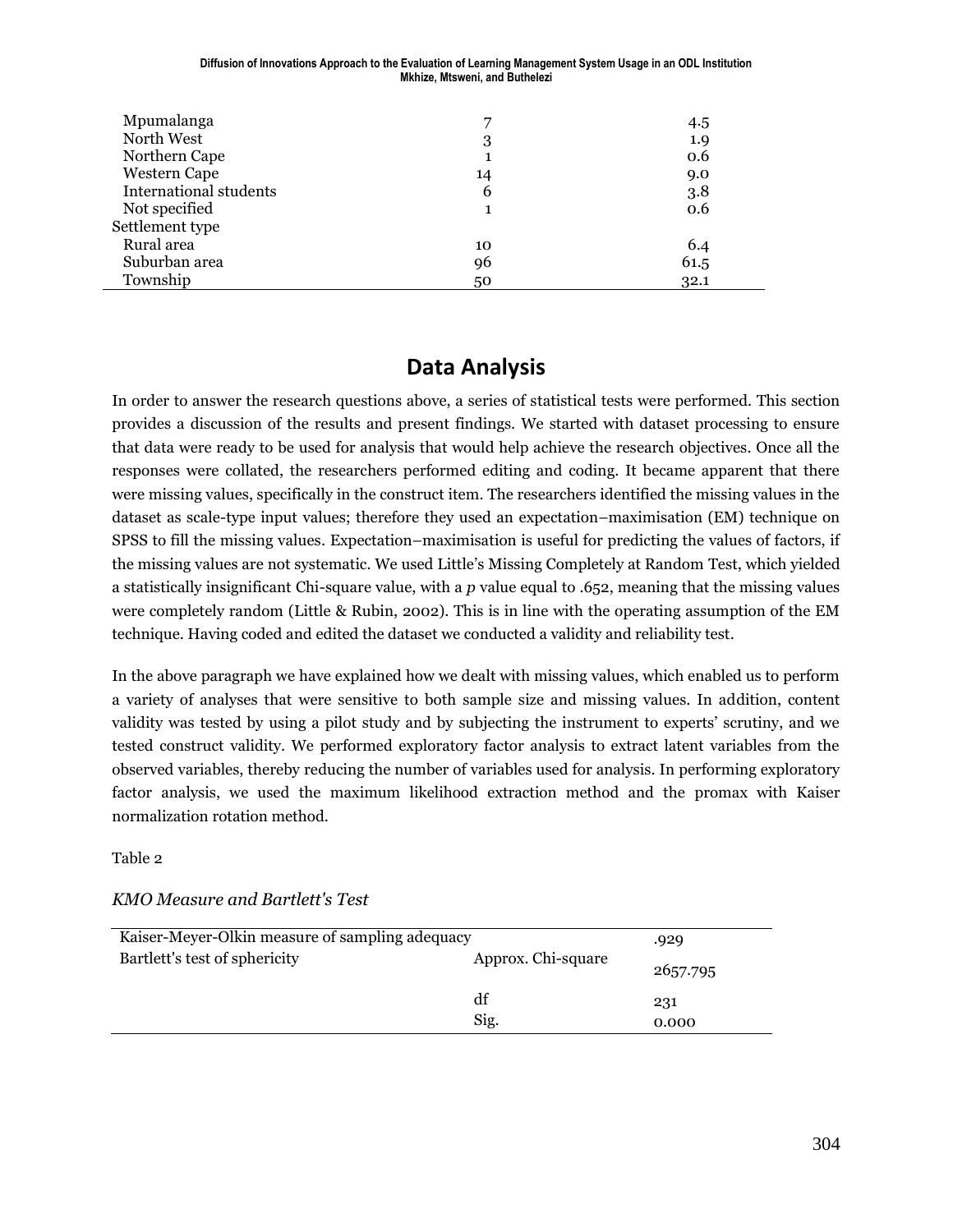| KMO measure<br>of sampling |              |                                      |
|----------------------------|--------------|--------------------------------------|
| adequacy                   |              | <b>Bartlett's test of sphericity</b> |
|                            | Approx. Chi- |                                      |
| .929                       | square       | 2657.795                             |
|                            | df           | 231                                  |
|                            | Sig.         | .000                                 |

The Kaiser-Meyer-Olkin measure of .929, above .7, means that the sample from which these data were collected was adequate. Meanwhile, Bartlett's test of sphericity was statistically significant, with a *p* value equal to 0.00. At this point the researchers were confident about sample adequacy and that there were no missing values.

In order to ensure that items grouping in each construct were actually correct, researchers performed an exploratory factor analysis, so that they could identify independent factors and items that load onto these factors (Table 3).

Table 3

#### *Exploratory Factor Analysis*

|               |                      |                       | Factor     |               |          |
|---------------|----------------------|-----------------------|------------|---------------|----------|
|               | Behavioral<br>intent | Relative<br>advantage | Complexity | Compatibility | Attitude |
| Beh_Int_1     | 1.053                |                       |            |               |          |
| Beh_Int_2     | 1.009                |                       |            |               |          |
| Beh_Int_3     | .831                 |                       |            |               |          |
| Beh_Int_4     | .664                 |                       |            |               |          |
| Beh_Int_5     | .594                 |                       |            |               |          |
| Beh_Int_6     | .546                 |                       |            |               |          |
| Rel_Adv_1     |                      | .946                  |            |               |          |
| Rel Adv 2     |                      | .834                  |            |               |          |
| Rel_Adv_3     |                      | .759                  |            |               |          |
| Rel_Adv_4     |                      | .745                  |            |               |          |
| Rel_Adv_5     |                      | .689                  |            |               |          |
| Rel_Adv_6     |                      | .664                  |            |               |          |
| $Com\_Ex_1$   |                      |                       | .737       |               |          |
| $Com\_Ex_2$   |                      |                       | .671       |               |          |
| $Com\_Ex_3$   |                      |                       | .654       |               |          |
| $Com\_Ex_4$   |                      |                       | .653       |               |          |
| $Com\_Ex\_5$  |                      |                       | .537       |               |          |
| $Com\_Bil\_1$ |                      |                       |            | .854          |          |
| $Com$ _Bil_2  |                      |                       |            | .591          |          |
| $Com\_Bil\_3$ |                      |                       |            | $-535$        |          |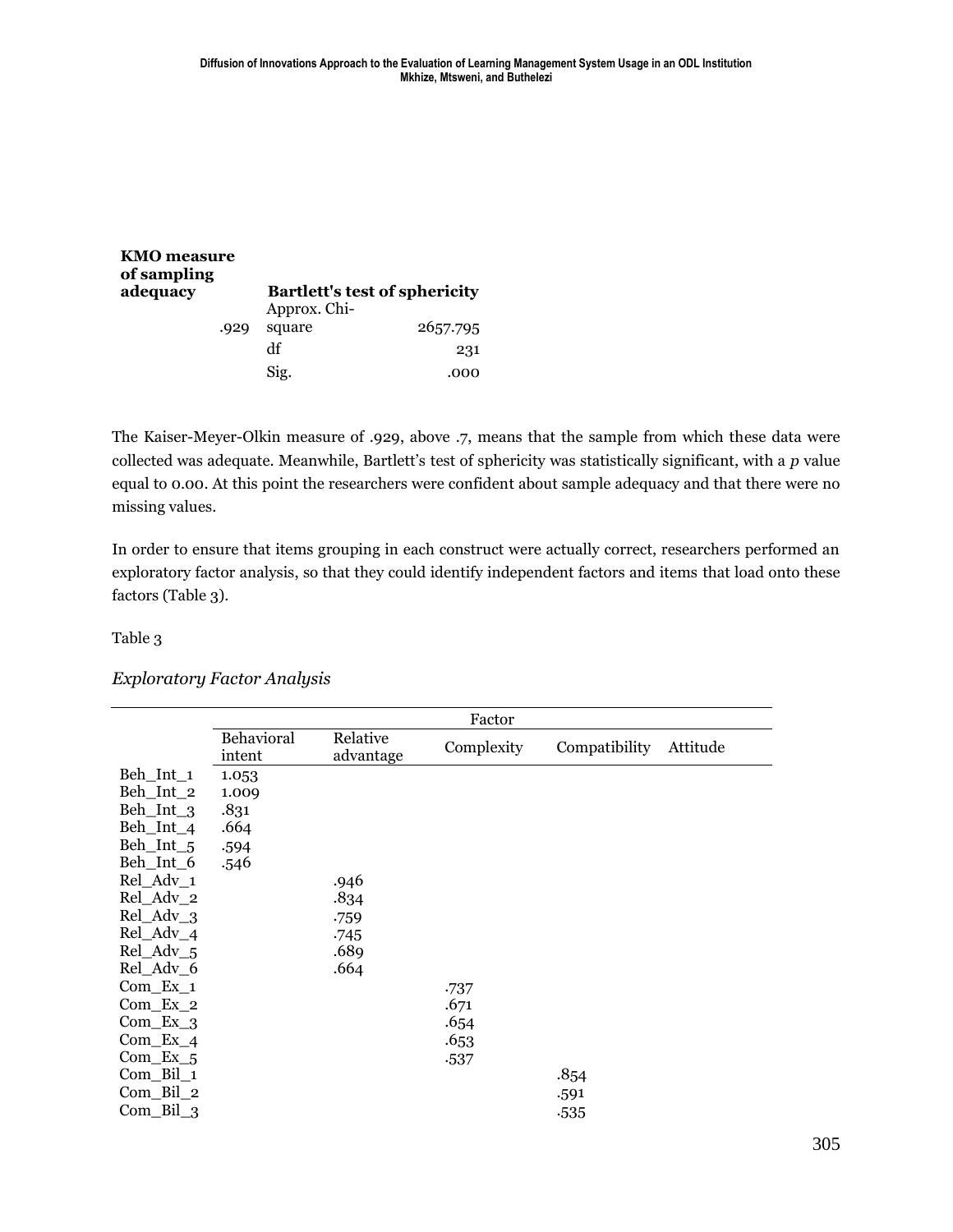| $\mathbf{u}_{-1}$ | 755 |
|-------------------|-----|
| c<br>ALL          | --- |

*Note*. Extraction method: Maximum Likelihood; Rotation method: Promax with Kaiser Normalization; Rotation converged in 6 iterations

The researchers restricted extraction by eigenvalues equal to 1, and factor loading was set above .39; then, all scale that yielded a factor loading less than .39 were discarded. The scale with the lowest factor loading retained for further analysis is .535. In Table 3 there is a list of coded items with their factor loadings: Beh\_Int 1 to 6 represent scale loading on behavioural intent; Rel\_Adv 1 to 6 represent relative advantage; Com\_Ex\_1 to 5 represent complexity; Com\_Bil\_1 to 3 represent compatibility; and Att\_1 represents attitude the cumulative variance is 85%.

Equally important was testing of reliability to ensure that the instrument would yield similar results if the tests were replicated in a different but similar study. In doing this, we tested a Cronbach's alpha value using multiple scales as extracted from exploratory factor analysis followed by factor naming. The resulting factors were behavioural intent, relative advantage, complexity, compatibility, and attitude. Table 3 shows that the highest Cronbach's Alpha is .954 for behavioural intent and the lowest is .778 for complexity. According to Salkind (2014) a Cronbach's alpha that is greater than .6 is questionable, .7 is acceptable, .8 is good, and .9 is excellent. Therefore, the reliability of the instrument and all factors in the instrument was good.

Table 4

*Cronbach's Alpha*

| No of<br>scales | Cronbach's<br><b>Alpha</b> |
|-----------------|----------------------------|
|                 | .954                       |
|                 |                            |
| 6               | .923                       |
| 5               | .778                       |
| 3               | .88                        |
| 2               |                            |
|                 |                            |

In addition to reliability and validity statistics, we performed correlation analysis to measure the direction and strength of association among variables (Table 3 & 4). Table 5 shows a correlation matrix containing *r* values and *p* values.

Table 5

*Correlation Matrix*

| ITHIDE | $\sim$ | $.698**$<br>1.000 | 005<br>$\sim$ | $507**$ |
|--------|--------|-------------------|---------------|---------|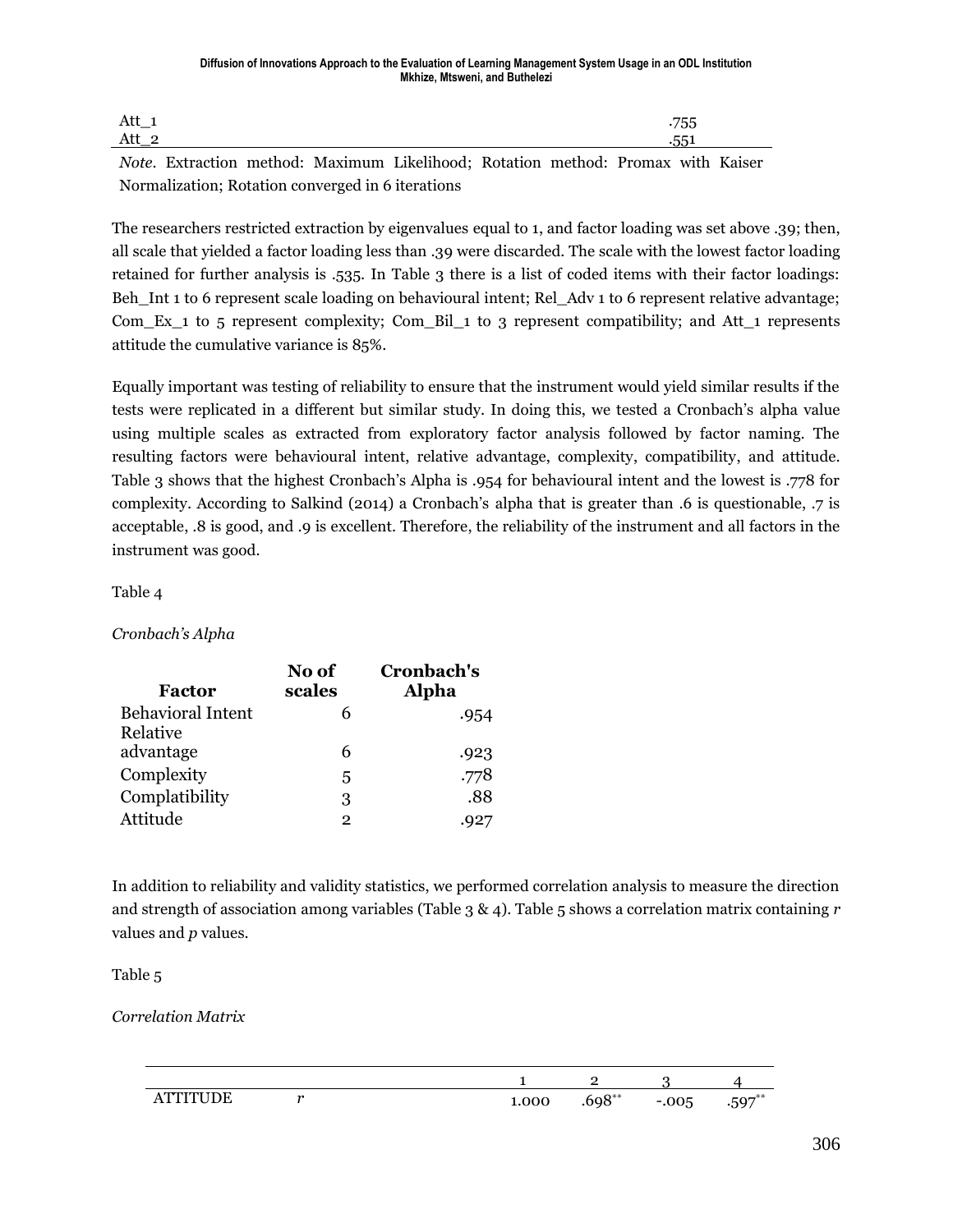#### **Diffusion of Innovations Approach to the Evaluation of Learning Management System Usage in an ODL Institution Mkhize, Mtsweni, and Buthelezi**

|                      | $\boldsymbol{p}$ |           | .000     |         | .000     |
|----------------------|------------------|-----------|----------|---------|----------|
|                      |                  |           |          | .946    |          |
|                      | n                | 156       | 156      | 156     | 156      |
| <b>COMPATIBILITY</b> | $\boldsymbol{r}$ | $.698**$  | 1.000    | $-.031$ | $.647**$ |
|                      | $\boldsymbol{p}$ | .000      |          | .704    | .000     |
|                      | n                | 156       | 156      | 156     | 156      |
| <b>COMPLEXITY</b>    | r                | $-.005$   | $-.031$  | 1.000   | $-.008$  |
|                      | $\boldsymbol{p}$ | .946      | .704     |         | .922     |
|                      | n                | 156       | 156      | 156     | 156      |
| <b>REL_ADVANTA</b>   | $\boldsymbol{r}$ | $.597***$ | $.647**$ | $-.008$ | 1.000    |
| <b>GE</b>            | p                | .000      | .000     | .922    |          |
|                      | n                | 156       | 156      | 156     | 156      |

Note.  $r =$  correlation coefficient;  $p =$  2-tailed  $p$  value;  $n =$  number of individuals.

*R* values depict the strength and direction of the association among variables. In this case, the strongest association with the dependent variable is compatibility, which yields an *r* value equal to .644. This association is positive and significant, with a *p* value = .01. Therefore, H3 null hypothesis is not rejected. At the other end of the strength and direction measurement, the association between attitude and complexity is negative with an *r* value equal to -.005; it is the weakest and is insignificant, which leads to the rejection of the H4 null hypothesis and support of the alternative hypothesis.

In test H2, the results reveal that relative advantage is moderately associated with attitude, indicated by an *r* value equal to .597, and it is significant with a *p* value equal to .000. It will suffice to support the null hypothesis H2 and reject the alternative hypothesis. On the other hand, compatibility proves to be strongly associated with attitude, with the *r* value equal to .698 and significant at the *p* value of .000. In this case we also accept the null H3 hypothesis and reject the alternative hypothesis.

Thus far, we have supported H2, H3 and rejected H4. All tested associations against the attitude proved to be positive, strong, and significant with the exception of complexity. This could mean that students' attitude towards using myUnisa is not affected by the complexity of the LMS. This observation could be attributed to the fact that myUnisa is a mandatory system for students in the School of Computing or that myUnisa is easy to use and complexity is not an aspect of concern to them.

In order to achieve the objective of testing the impact of dependent variables on attitude in line with a working model presented in the theoretical framework we used our dataset to test and evaluate the impact of the independent variables by using simple linear regression.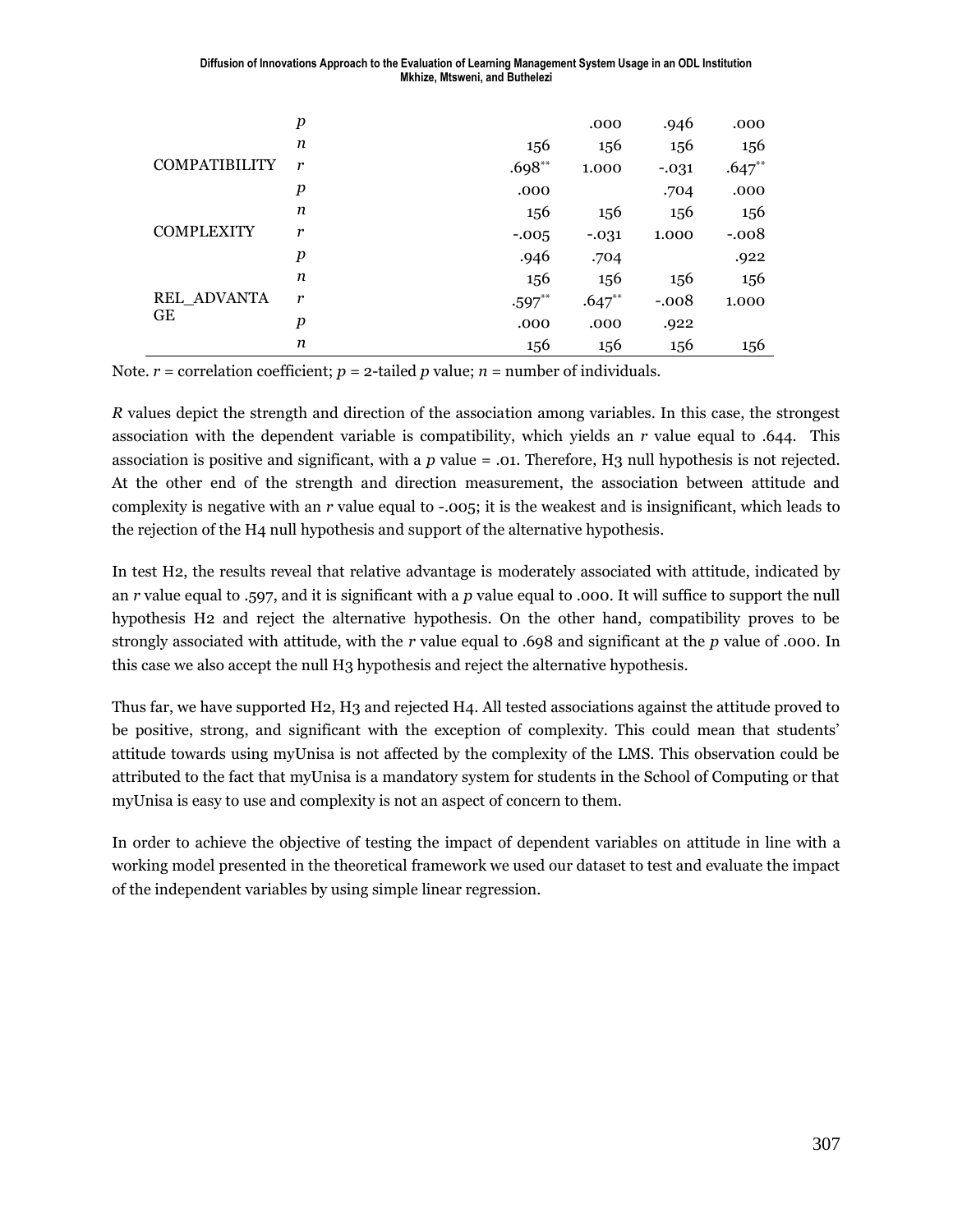

*Figure 2.* LMS usage model in an ODL institution.

Figure 2 presents a diagram of a simple linear regression test result. One of the research objectives was to evaluate the impact of independent variables on dependent variables.

In preparation for regression analysis, the researcher had to evaluate correlation as presented in the Table 4 correlations test to reveal multicolinearity between compatibility and relative advantage, which does not meet the assumption for the multiple linear regression test. Even though they are correlated to the dependent variable they could not be used simultaneously to evaluate the impact on attitude. Complexity was eliminated from the linear regression analysis because it was insignificantly correlated to attitude. Whereas, relative advantage was eliminated from the linear regression analysis because there was colinearity with compatibility.

Linear regression analysis was performed on attitude with compatibility, which yielded a strong correlation (*r* value equal to .698). The  $\beta$  value was .698 meaning that one standard deviation shift on compatibility would result in a .698 shift on attitude, with a regression coefficient equal to .716 and *p* value equal to .000. These results indicated that compatibility had a positive and significant impact on attitude; and it could be used as a predictor of attitude.

In the same way, there was a strong correlation (*r* = .807) between attitude and behavioural intent to use myUnisa by students. The  $\beta$  (.807) value was also significant with a *p* value equal to .000 (Figure 2). The results presented above are graphically represents in a model in Figure 2.

## **Contribution of this Study**

This study was conducted with the aim of understanding factors that contribute to the usage of myUnisa as a learning management system at Unisa, and to evaluate the predictive strength of these factors on students' attitude towards using myUnisa. In this study, we developed a theoretical model that provides instructional designers with guidelines which could enable them to sharpen their design strategy. The finding is made that complexity has no significant impact on attitude toward the use of myUnisa. The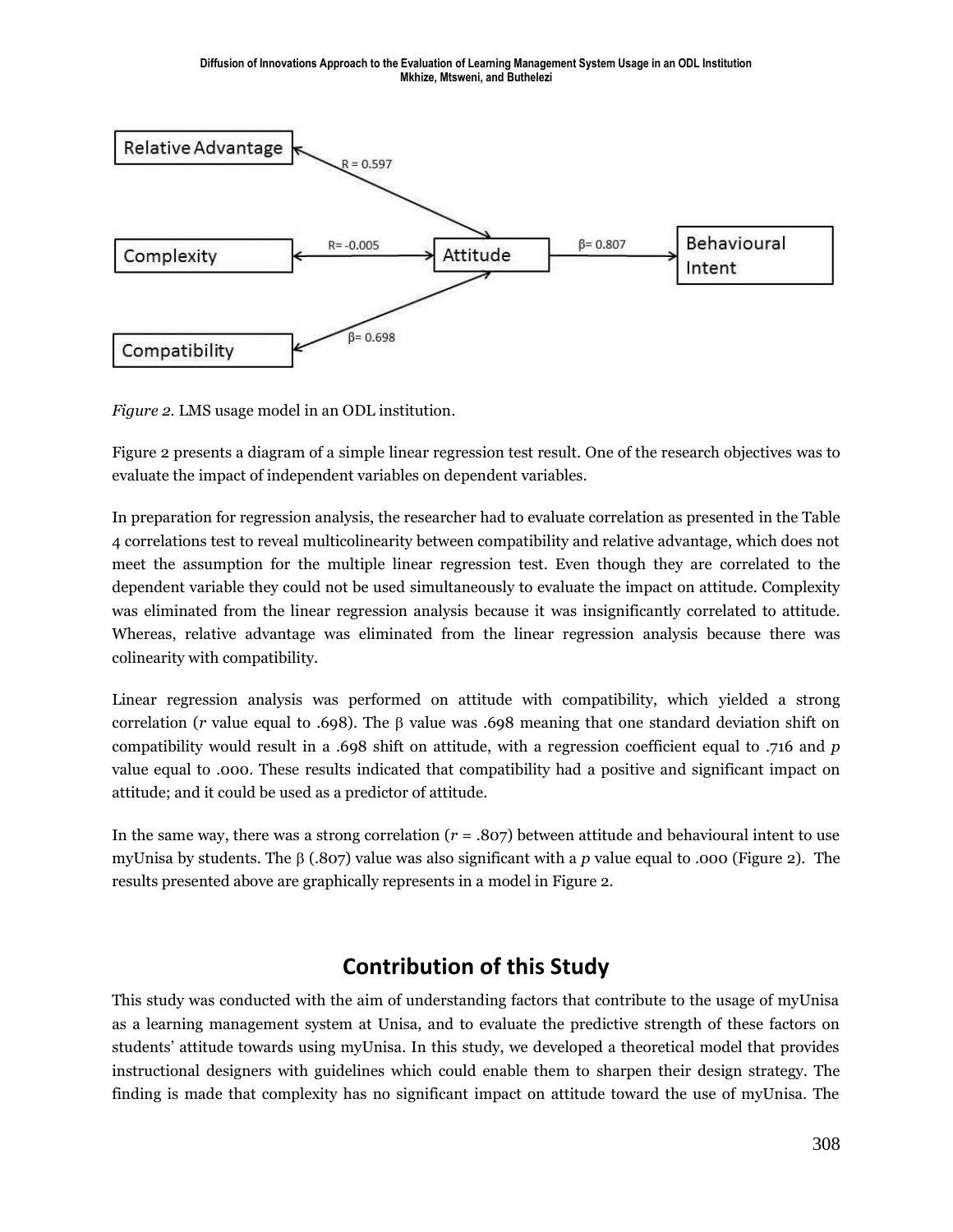researchers, who are members of the myUnisa forum, realised that as long as the LMS is compatible with the way they have always engaged with learning material, and adds value to their learning experience, they would not worry about complexity.

The University of South Africa is currently the only open distance learning university in South Africa; therefore, lessons learnt in this study could be extrapolated to other universities when they adopt the ODL model for at least some of their programmes. The results would help to remove the fear that some instructional designers in the institution have that the rate of diffusion of LMS usage could suffer if it is complex. However, it is important to note that the sample consisted of students who were studying computer science and information systems. Further investigation is warranted that would include students who are registered for qualifications in the humanities, accountancy, education, economics, and management.

It is important to note that this study is meant to evoke academic debate about the diffusion of innovative LMSs in tertiary institutions that are situated in developing countries. We started with Unisa because of its unique student profile.

# **Limitation of the Study**

This study was conducted in the only ODL university on the continent of Africa. At the time of writing, Unisa is the only university in the country that offers distance education programmes exclusively. Hence, the student profile is different from that of other universities in South Africa. The main difference is the requirement for regular Internet access, which is compulsory for our students. Therefore, the results of this study cannot be generalised to the whole tertiary education sector in South Africa. In addition, we cannot even generalise the results to all ODL students in the world because of socio-economic and other differences (Unisa is based in a developing country, whereas most ODL institutions are based in developed countries).

It is important to note that the model represented in Figure 2 does not depict cause and effect between the tested variables. Despite the researchers' intentions to perform path analysis, this was not feasible due to the sample size requirement for performing path analysis and structural equation modelling. Therefore, the model presented above depicts the correlations and regression weights to determine the predictive strength of independent variables on the dependent variable. It is also important to mention again that regular access to a computer with Internet connectivity is mandatory for students who are enrolled for a qualification in the School of Computing. Therefore, we could not generalise to the whole population of Unisa students, as the use of myUnisa is discretionary for them.

# **Conclusion**

This study sought to evaluate the influence of relative advantage, compatibility and complexity on students' attitude towards, and behavioural intentions to use, myUnisa as a learning management system of choice during their studies. The results reveal that, under current circumstances, the complexity of myUnisa does not have a significant influence on attitude in comparison with compatibility and relative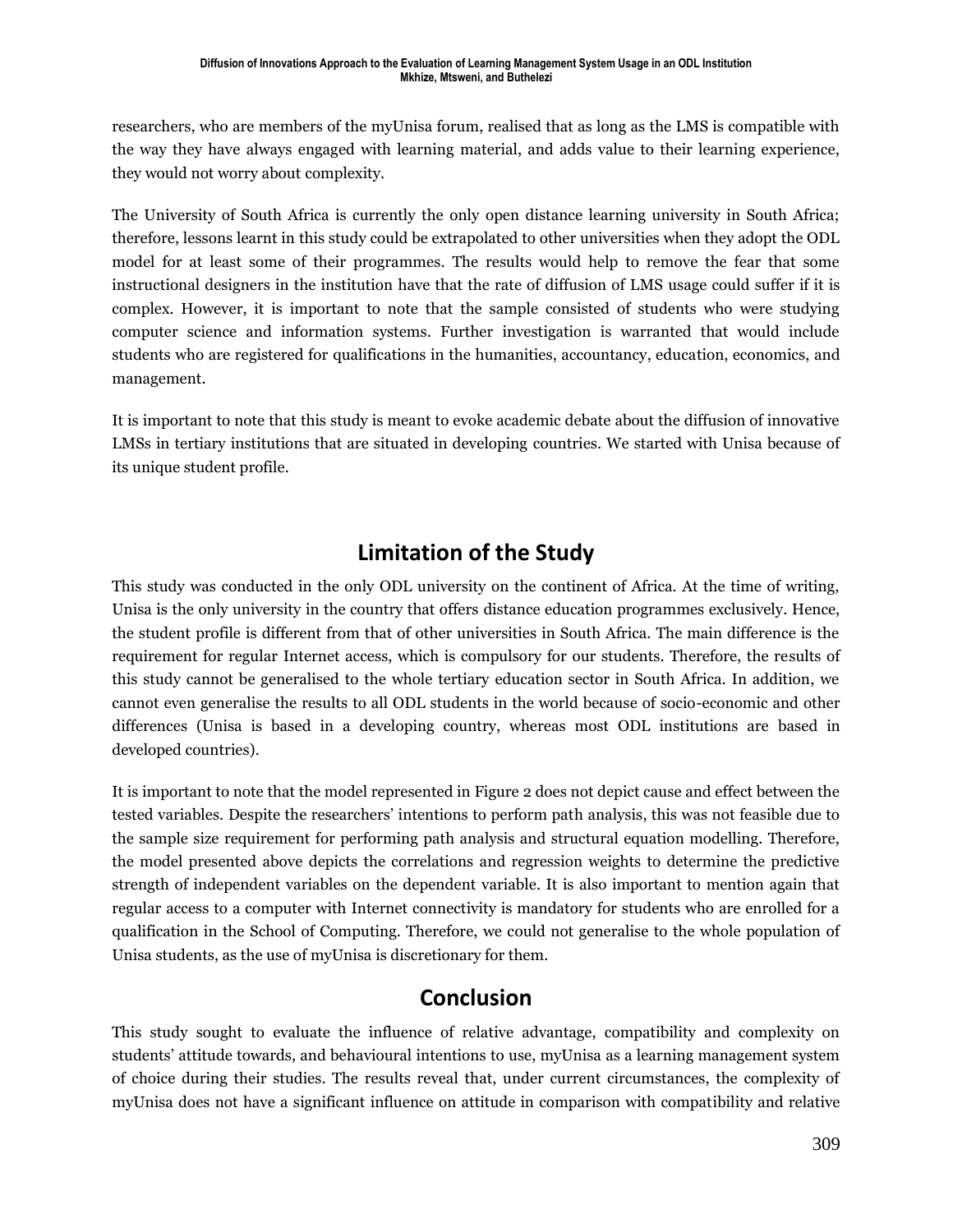advantage. This fact is in line with the LMS usage model presented in Figure 2, which is meant to provide a guideline for ICT strategic decision makers in the university, as well as for the instructional designers who are involved in planning the instructional model that could be effective and support the strategic objectives of the university. Parties involved should invest money and time in ensuring that the innovative learning model is compatible with the kind of system that is familiar to the student.

This study confirms the importance of relative advantage and compatibility in improving the diffusion rate of myUnisa in the School of Computing. The results reveal that both relative advantage and compatibility have a significant impact on the students' attitude towards the use of the LMS. The results also reveal that complexity has an insignificant impact on students' attitude towards the use of the LMS. As mentioned in the previous section, this could be attributed to the fact that the myUnisa LMS is a mandatory system for students of information systems and computer science, and that they are already familiar with complex computer programs and are even involved in software development. Therefore, instructional designers should be careful in the design process and introduce features that are compatible with the social media features that the students use on a regular basis. This implies a need to dedicate resources towards promoting the benefits of using the innovative LMS over the traditional types of instructional engagement.

### References

- Adhikari, A. (2005). Technology inclination of Indian consumers' and organizations' strategy: A research perspective. *The ICFAI Journal of Service Marketing*, *101*(1), 26–33.
- Bennett, J., & Bennett, L. (2003). A review of factors that influence the diffusion of innovation when structuring a faculty training program. *The Internet and Higher Education*, *6*(1), 53–63.
- Bhattacherjee, A. (2012). *Social science research: Principles, methods and practices*. Retrieved from [http://scholarcommons.usf.edu/oa\\_textbooks/3](http://scholarcommons.usf.edu/oa_textbooks/3)
- Black, E. W., Beck, D., Dawson, K., Jinks, S., & DiPietro, M. (2007). Considering implementation and use in the adoption of an LMS in online and blended learning environments. *TechTrends*, *51*(2), 35–53.
- Chang, N., Chiang, C. & Hopkinson, A. (2013). A study of user acceptance using Google Software as a Service (Saas). In *International conference on computer, networks and communication engineering (ICCNCE 2013)*. Publisher Location: Atlantis Press. [doi: 10.2991/icence.2013.18](doi:%2010.2991/icence.2013.18)
- Creswell, J. W. (2013). *Research design: Qualitative, quantitative, and mixed methods approaches*. London, UK: SAGE.
- Davis, F. D. (1989). Perceived usefulness, perceived ease of use, and user acceptance of information technology. *MIS Quarterly*, *13*(3), 319–340.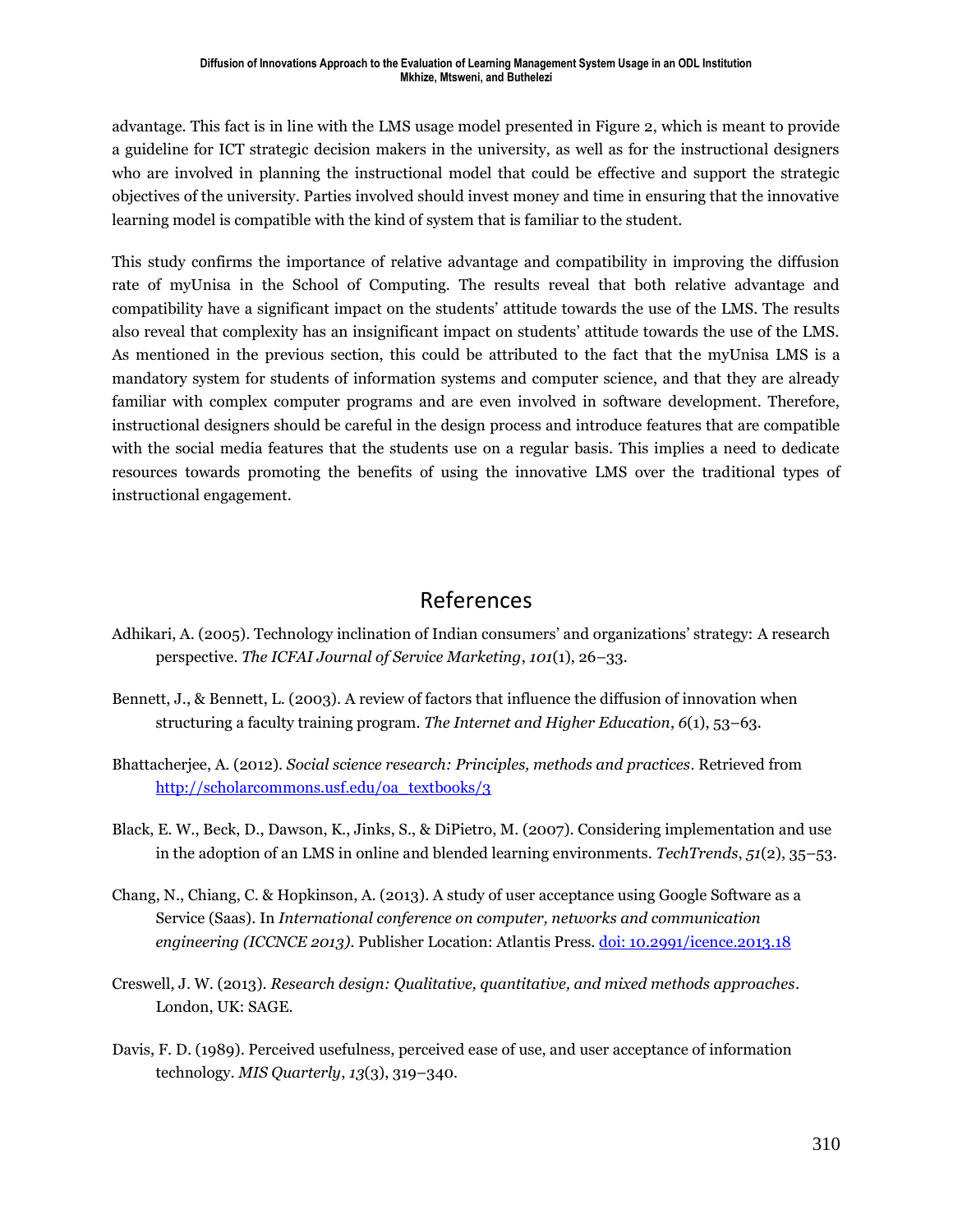- Dawes, J. G. (2008). Do data characteristics change according to the number of scale points used? An experiment using 5 point, 7 point and 10 point scales. *International journal of market research, 51(1).*
- Denscombe, M. (2014). *The good research guide: For small-scale social research projects*. Maidenhead, Berkshire: McGraw-Hill Education (UK).
- de Vaus, D. (2013). *Surveys in social research*. London, UK: Routledge.
- Dingfelder, H. E., & Mandell, D. S. (2011). Bridging the research-to-practice gap in autism intervention: An application of diffusion of innovation theory. *Journal of Autism and Developmental Disorders*, *41*(5), 597–609.
- Duan, Y., He, Q., Feng, W., Li, D., & Fu, Z. (2010). A study on e-learning take-up intention from an innovation adoption perspective: A case in China. *Computers & Education*, *55*(1), 237–246.
- Engelbrecht, E. (2003). E-learning-from hype to reality. *Progressio*, *25*(1), 20.
- Engle, R. L., Dimitriadi, N., Gavidia, J. V., Schlaegel, C., Delanoe, S., Alvarado, I., ... & Wolff, B. (2010). Entrepreneurial intent: A twelve-country evaluation of Ajzen's model of planned behavior. *International Journal of Entrepreneurial Behaviour & Research*, *16*(1), 35–57.
- Fishbein, M., & Ajzen, I. (1975). *Belief, attitudes, intention, and behavior. An introduction to theory and research.* Massachussets: Addison-Wesley.
- Fink, A. (2012). *How to conduct surveys: A step-by-step guide*. Los Angeles, CA: SAGE.
- Fishbein, M., & Ajzen, I. (1975). Belief, attitudes, intention, and behavior. *An introduction to theory and research.* Massachussets: Addison-Wesley.
- Fishbein, M., & Ajzen, I. (2011). *Predicting and changing behavior: The reasoned action approach*. New York, NY: Taylor & Francis.
- Hsu, C. L., & Lin, J. C. C. (2008). Acceptance of blog usage: The roles of technology acceptance, social influence and knowledge sharing motivation. *Information & Management*, *45*(1), 65–74.
- Kabbar, E. F., & Crump, B. J. (2006). The factors that influence adoption of ICTs by recent refugee immigrants to New Zealand. *Informing Science: International Journal of an Emerging Transdiscipline*, *9*, 111–121.
- Little, R. J. A., & Rubin, D. B. (2002) *Statistical analysis with missing data.* New Jersey, NJ: John Wiley & Sons.
- Oates, B. J. (2005). *Researching information systems and computing.* London, UK: SAGE.